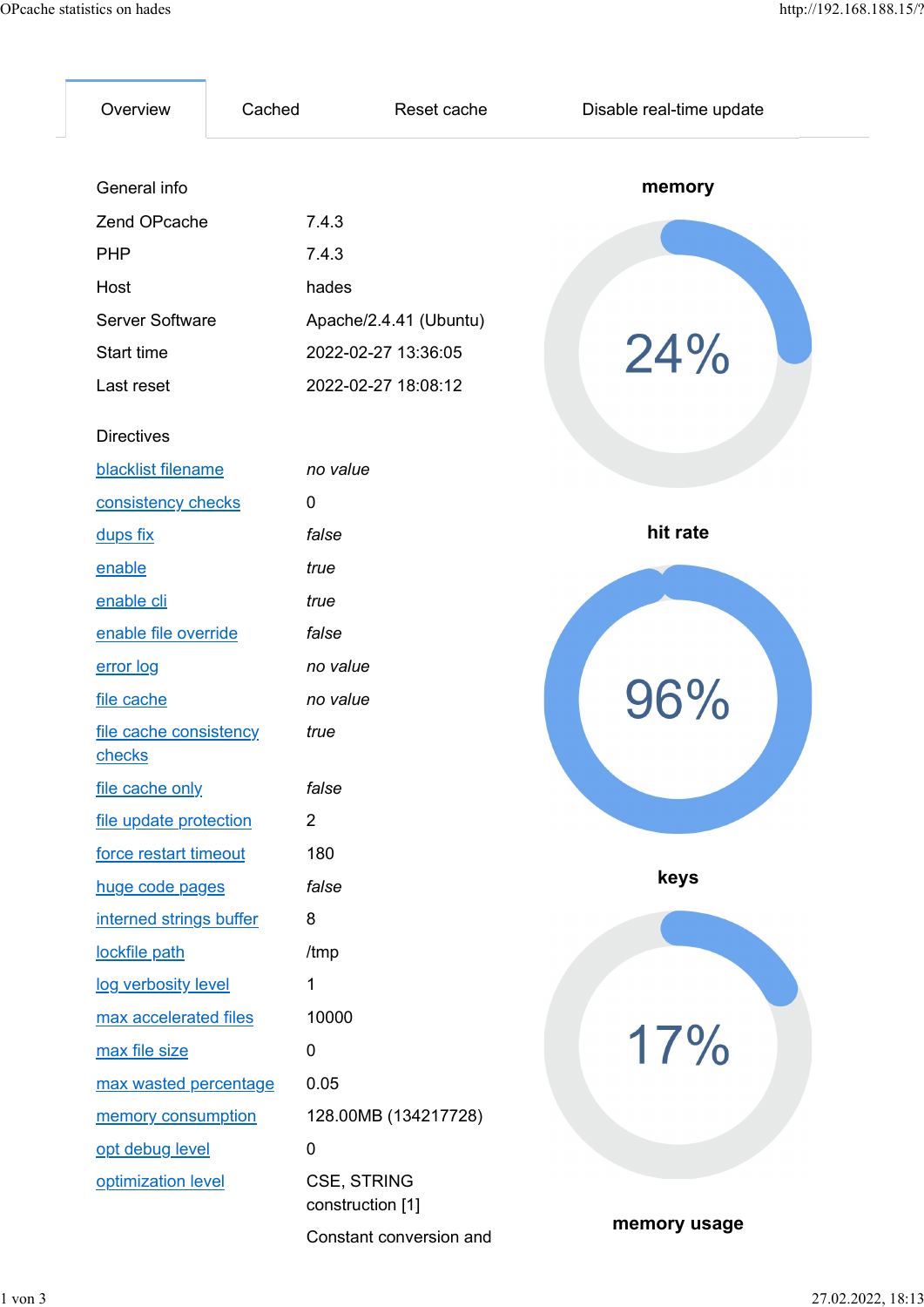**Directives** 

## total memory: 128.00MB used memory: 31.21MB free memory: 96.79MB wasted memory: 0.00b (0%) opcache statistics number of cached files: 1,437 number of hits: 32,947 number of misses: 1,437 CALL GRAPH blacklist misses: 0 number of cached keys: 2,724 max cached keys: 16,229 interned strings usage buffer size: 6.00MB used memory: 4.06MB free memory: 1.94MB Remove unused variables and mother of strings: 66,610 jumps [2] ++, +=, series of jumps [4] INIT\_FCALL\_BY\_NAME -> DO\_FCALL [8] CFG based optimization [16] DFA based optimization [32] optimization [64] SCCP (constant propagation) [128] TMP VAR usage [256] NOP removal [512] Merge equal constants [1024] Adjust used stack [2048] [4096] DCE (dead code elimination) [8192] Inline functions [32768] preferred memory model no value preload no value preload user no value protect memory false restrict api no value revalidate freq 2 revalidate path false save comments true use cwd true validate permission false validate root false validate timestamps true

Available functions

opcache reset

opcache invalidate